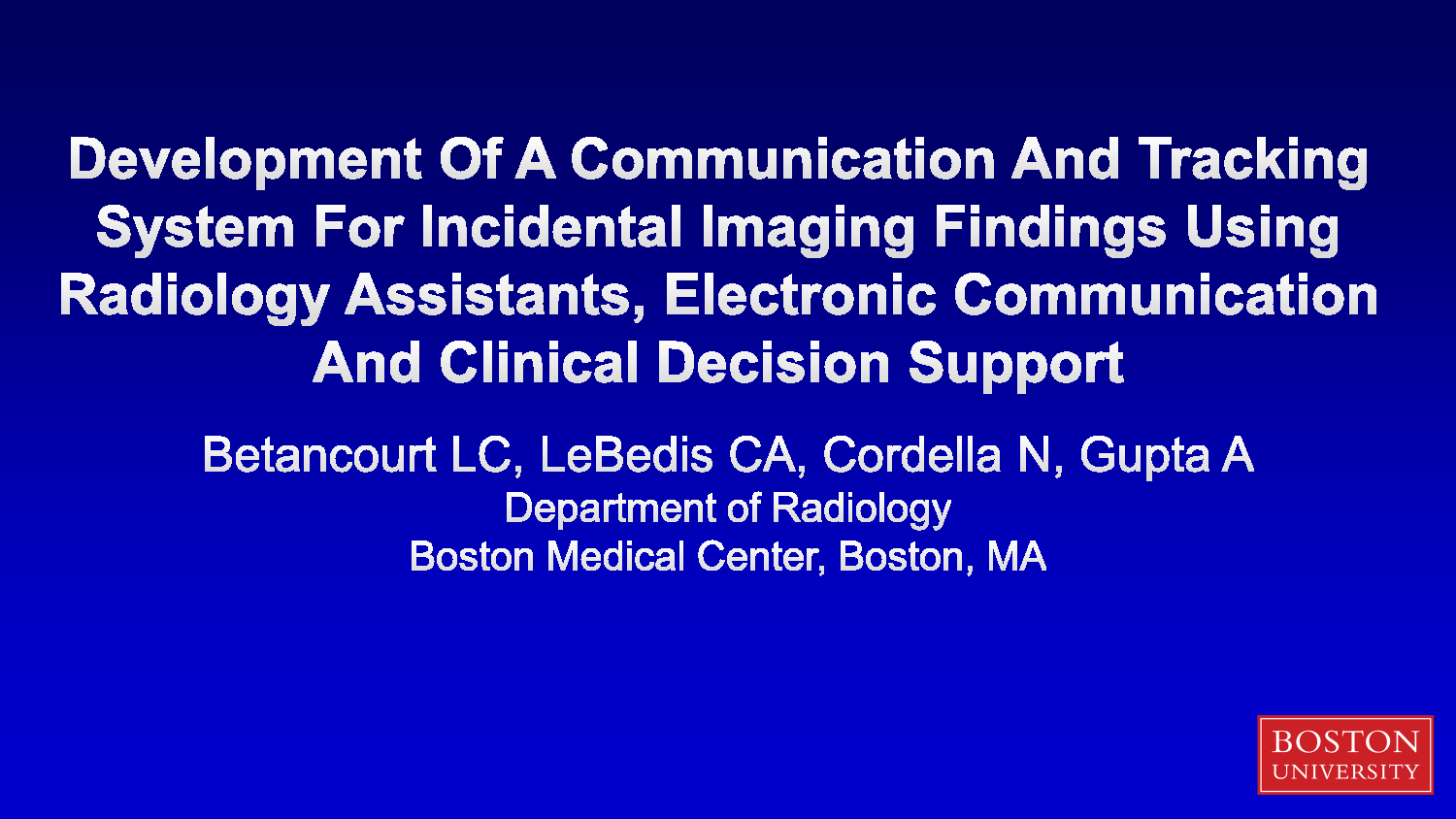- As radiology has rapidly moved toward becoming a round-the-clock service to hospitals, the volume of studies and workload of radiologists has grown exponentially
- Attending and resident physicians expend a large amount of time on tasks beyond reviewing studies, including communicating findings to providers, triaging and approving emergent same-day add-on studies, and discussing protocol and pre-authorization issues with providers
- Much of this burden is shouldered by the residents, which can lead to a suboptimal learning experience

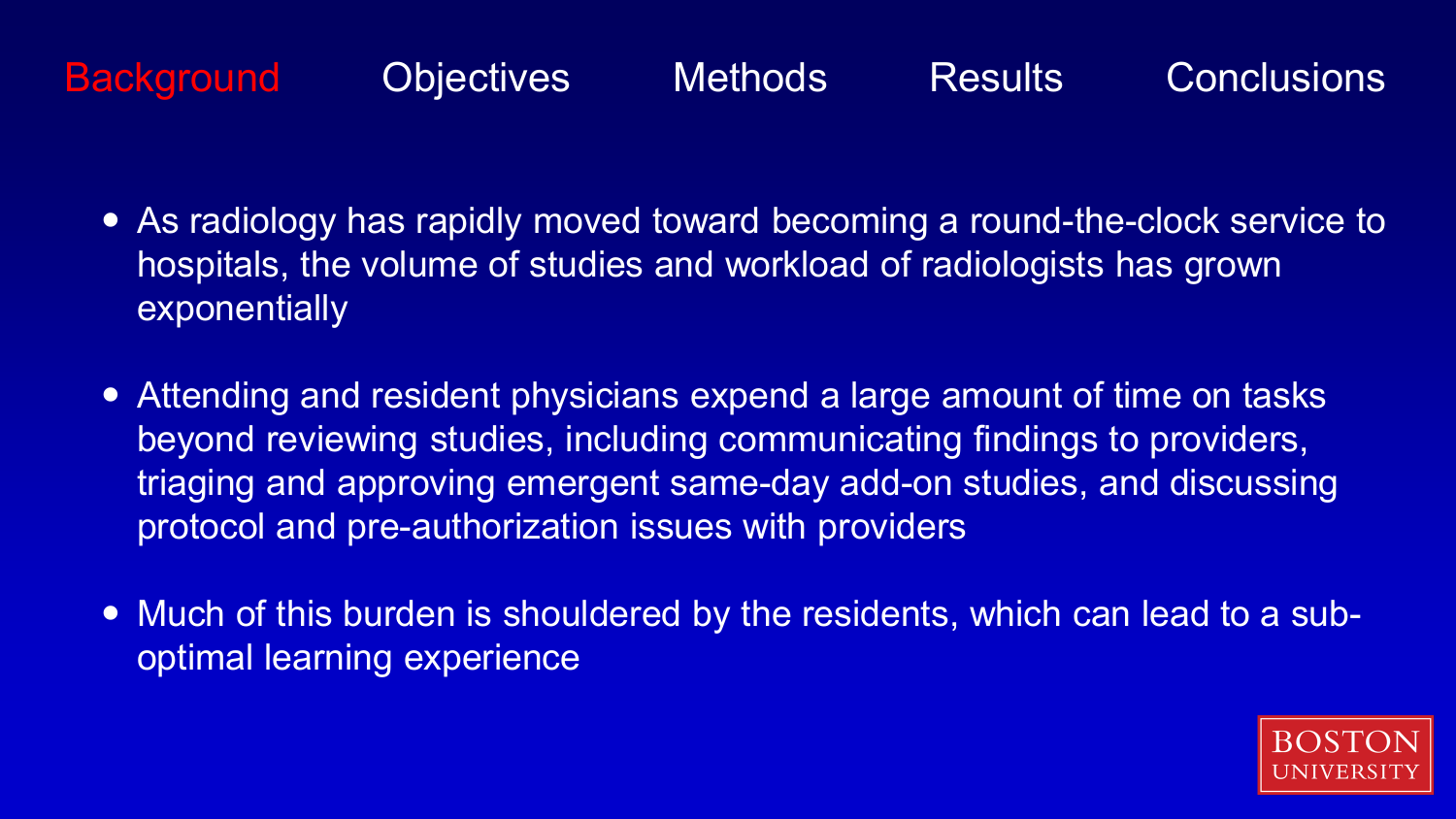- Address the increasing demands of daily workflow in the reading rooms by introducing a radiology assistant
- Evaluate the impact of the radiology assistant through surveys of attending and resident physicians before and after integration of the assistant
- Facilitate the ordering of follow-up studies with best practice advisory alerts associated with automatic communication messages via Epic inbasket

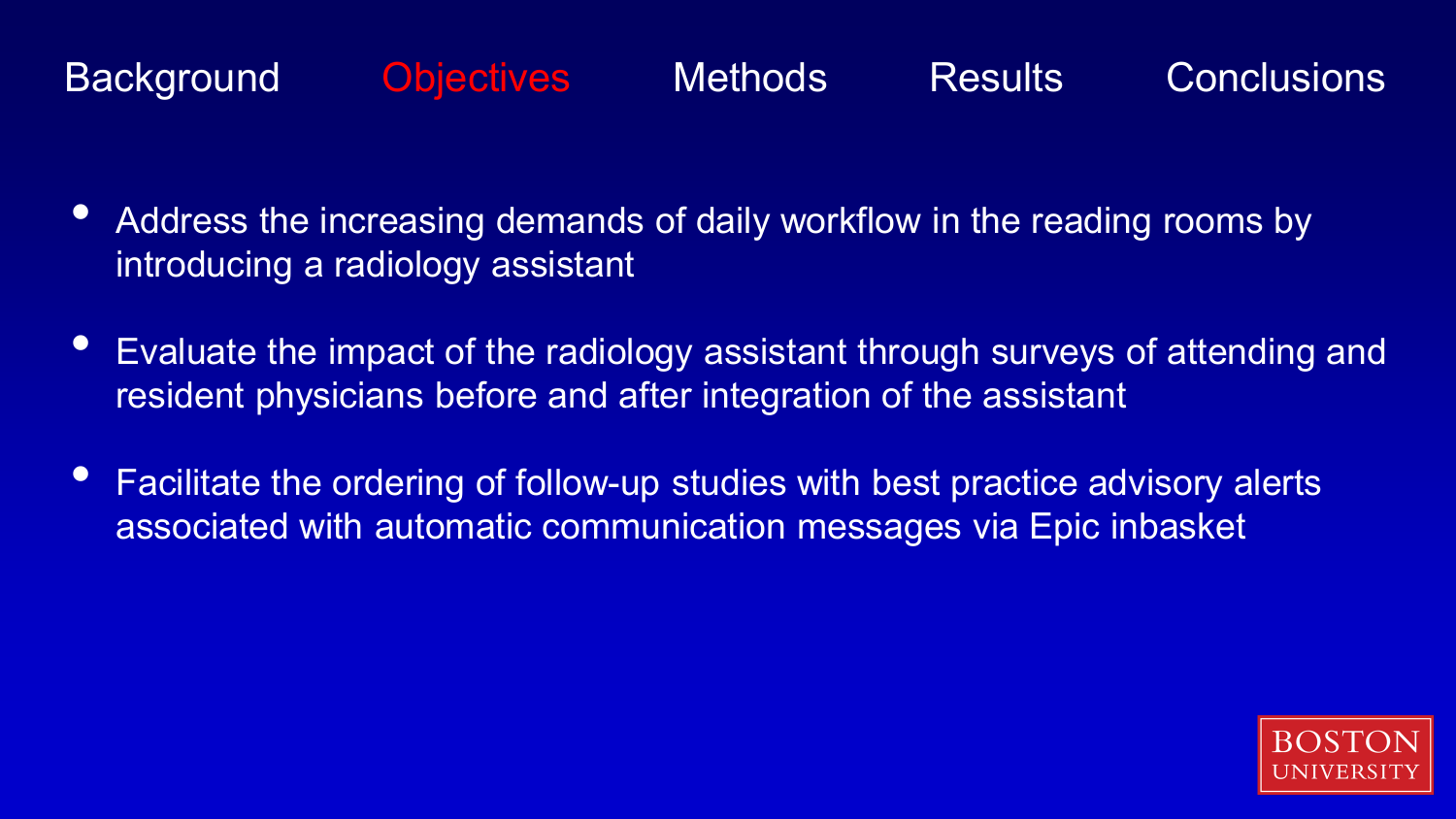- We identified areas of workflow that could be handled by a radiology assistant:
	- Communication of important, non-emergent imaging findings to ordering providers
	- Scheduling same day add-on studies
	- Contacting providers regarding appropriate imaging protocols
	- Systems utilized included GE Centricity RIC IC (Version 10.8)/PACS (Version 4.0.11), (GE Healthcare, Barrington, Ill) and Epic EMR (Version 2015, Radiant)
	- Survey of 16 residents and 12 attendings pre and post assistant

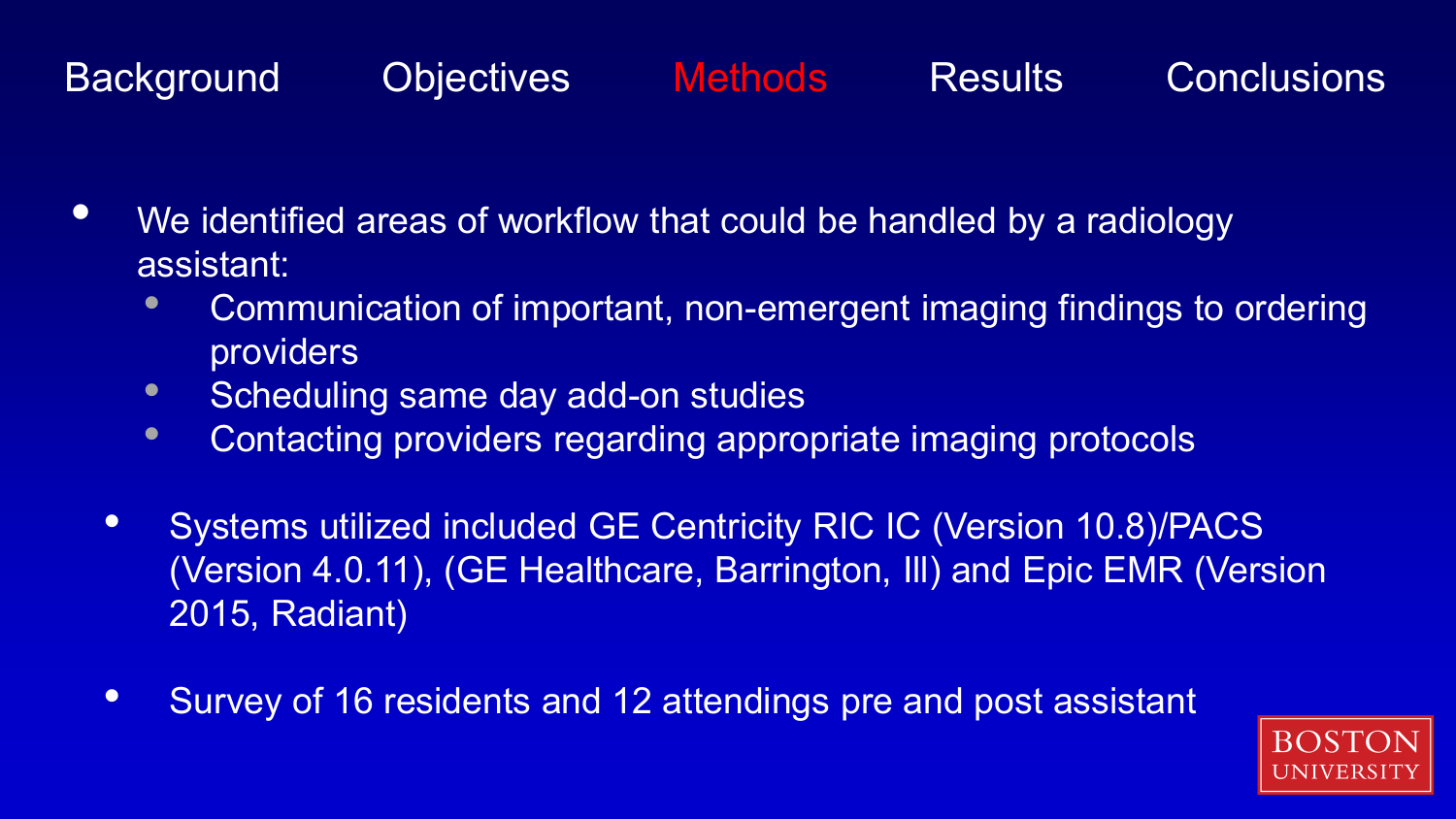- Initially, messages were manually sent by assistant to providers via Epic inbasket messaging, with response from provider required to close the communication loop
- Recently updated to electronic communication via flagging studies in PowerScribe 360, with automated messaging to providers via Epic inbasket
- New "best practice advisory" (BPA) alerts sent to providers at time of electronic communication, allowing for acknowledgement and ordering recommended follow-up with clinical decision support

### **BestPractice Advisory** Important (1) 1) ALERT: Patient has an incidental radiology finding that needs follow-up. **Lung Nodule - Incidental Finding** Found on: Mar 15 on IR angiogram renal bilateral selective Read by: Radiology Radiologist Recommendation: Follow Up CT Chest Without Contrast - ASAP Please click accept to order follow-up or select an acknowledgment reason to document an exception. CT Chest Without Contrast Order **Do Not Order Acknowledge Reason** Pt declined follow-up Recommendation not appropriate Not the responsible provider Other reason **Enter Comment**  $\checkmark$  Accept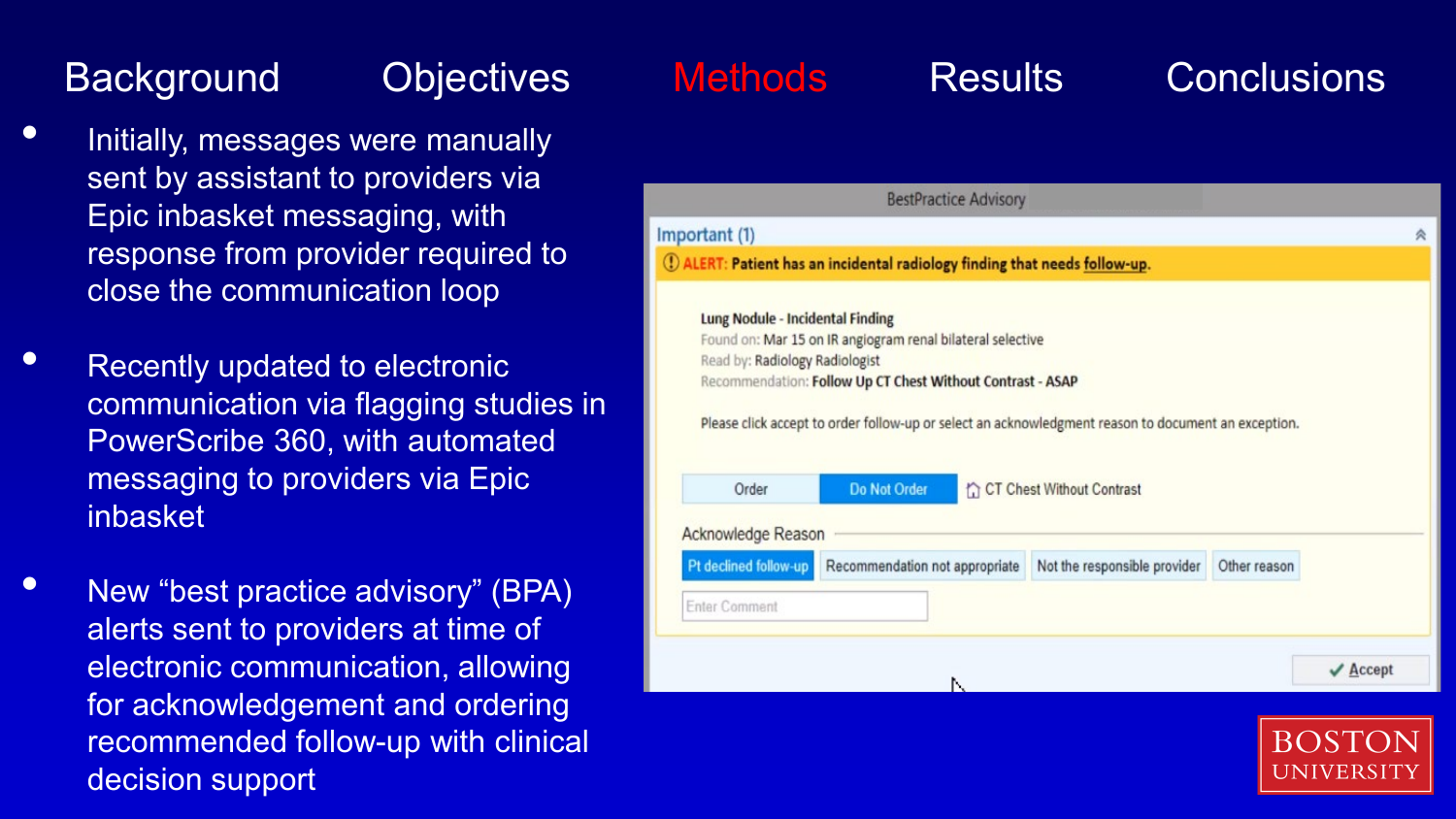• New expansion of automated communication and best practice advisory alerts to inpatient and emergency settings, requiring provider acknowledgement to close the communication loop

|                                                                                                                                                                                                                                                                                                                                                                                                                             |                                             | <b>BestPractice Advisory</b> |                 |                        |        |   |
|-----------------------------------------------------------------------------------------------------------------------------------------------------------------------------------------------------------------------------------------------------------------------------------------------------------------------------------------------------------------------------------------------------------------------------|---------------------------------------------|------------------------------|-----------------|------------------------|--------|---|
| Important (1)                                                                                                                                                                                                                                                                                                                                                                                                               |                                             |                              |                 |                        |        | 仌 |
|                                                                                                                                                                                                                                                                                                                                                                                                                             | (!) ALERT: New Incidental Radiology Finding |                              |                 |                        |        |   |
| <b>Abdominal Aneurysm - Incidental Finding</b><br>Found on: Feb 26 on CT Brain Without Contrast<br>Read by: Radiology Radiologist<br>Recommendation: Follow Up US Abdominal Aorta - ASAP<br>At a minimum, please inform the patient of this finding and the recommended follow up.<br>If patient has a BMC primary care provider listed, this information will be automatically forwarded to the PCP.<br>Acknowledge Reason |                                             |                              |                 |                        |        |   |
| Pt informed                                                                                                                                                                                                                                                                                                                                                                                                                 | Family informed (list name)                 | Pt/family not informed       | Pt already left | Other reason           |        |   |
|                                                                                                                                                                                                                                                                                                                                                                                                                             |                                             |                              |                 | $\sqrt{\text{Accept}}$ | Cancel |   |

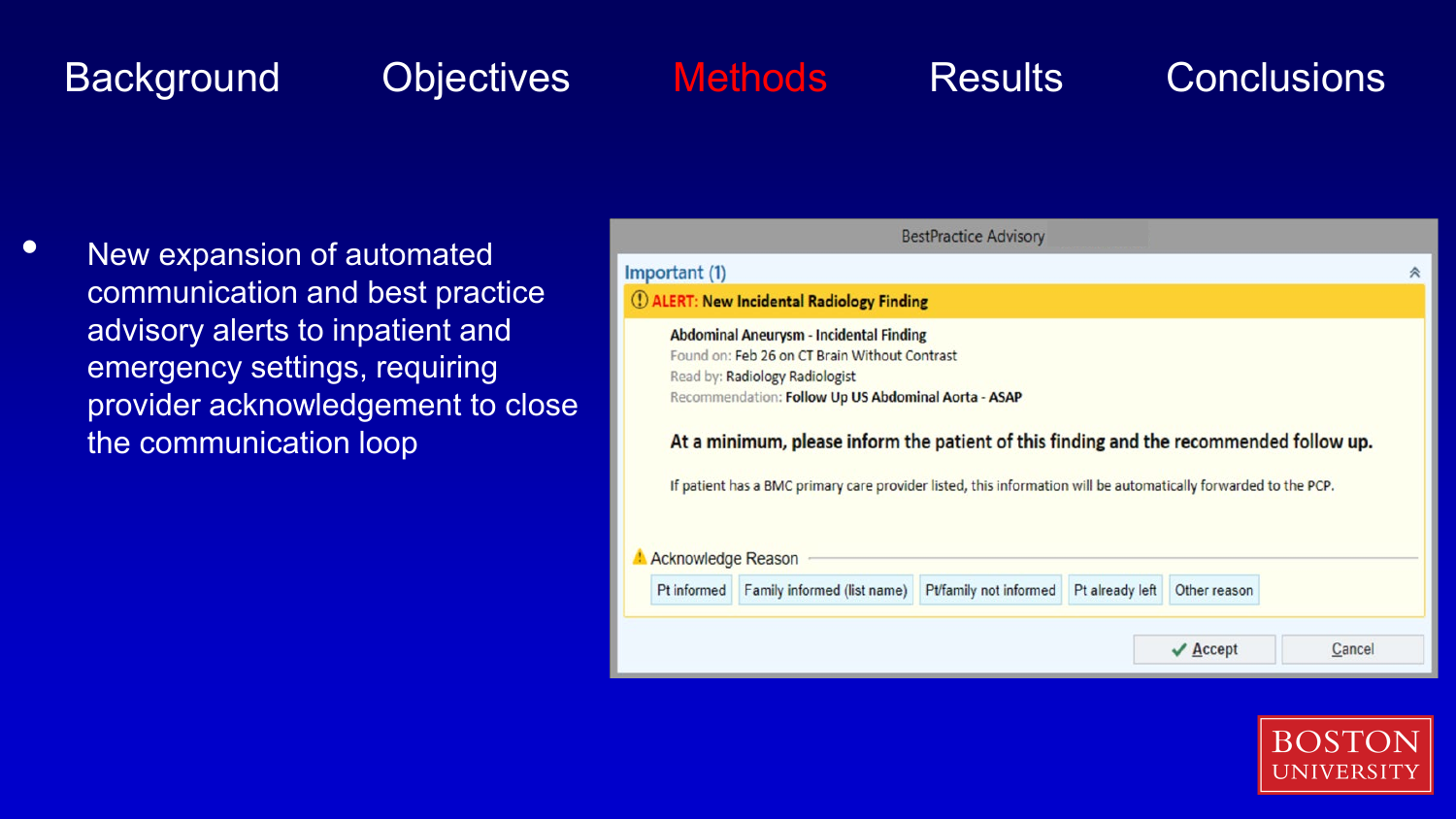- New clinical referral pathways for workup of the 12 most common incidental findings, with recommendations based on society guidelines and input from clinical and imaging specialists at our institution
- New tracking using built-in tracker database within Epic Radiant, with results automatically populated

### Name

incidental finding other incidental finding thoracic aneurysm incidental finding renal mass incidental finding liver lesion incidental finding adrenal mass incidental finding lung nodule incidental finding pancreatic mass incidental finding abdominal aneurysm incidental finding adnexal mass incidental finding CNS mass incidental finding pituitary lesion incidental finding thyroid nodule incidental finding intracranial aneurysm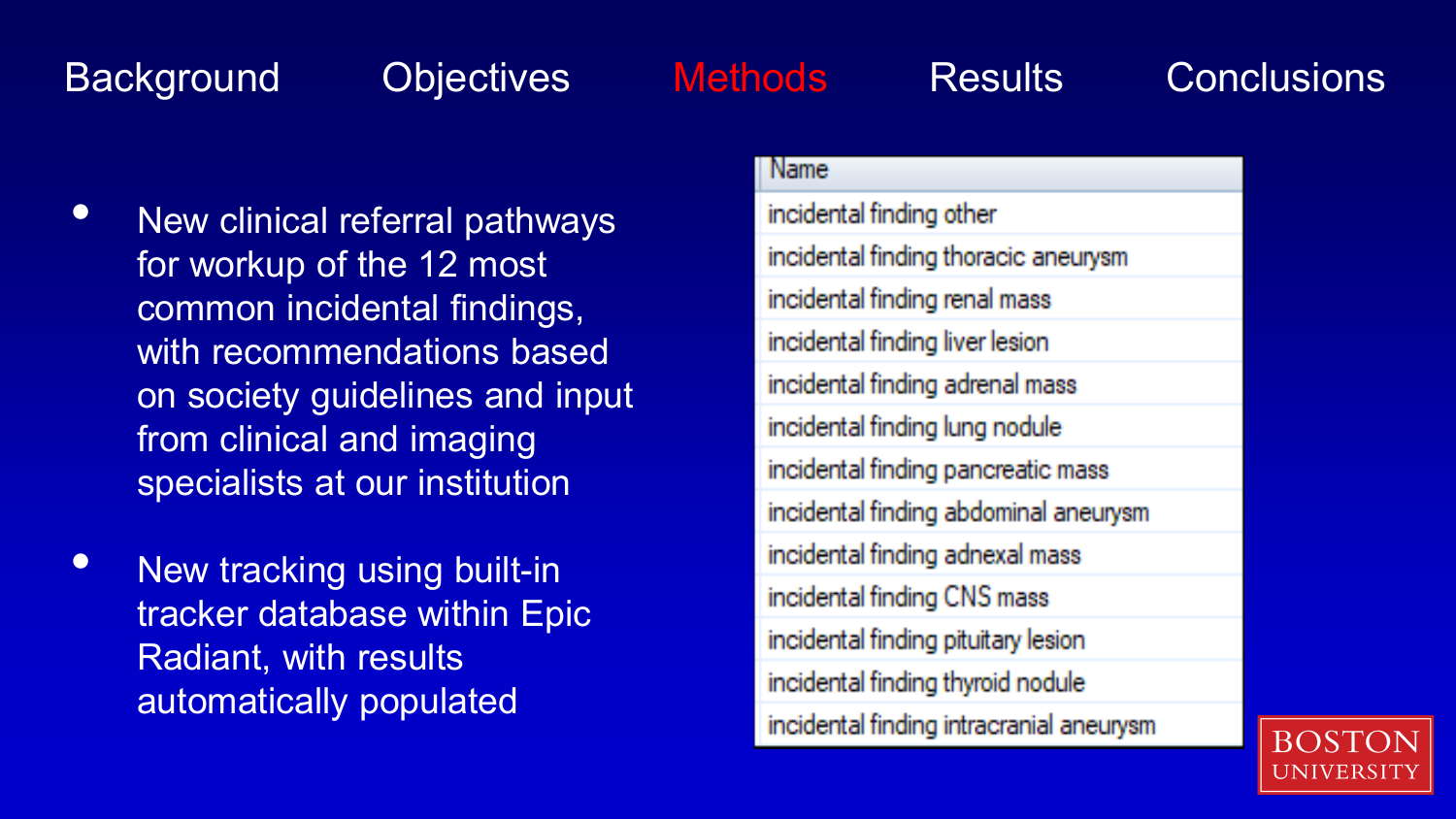## **TIME SPENT COMMUNICATING FINDINGS WITH PROVIDERS**



### **ATTENDINGS**

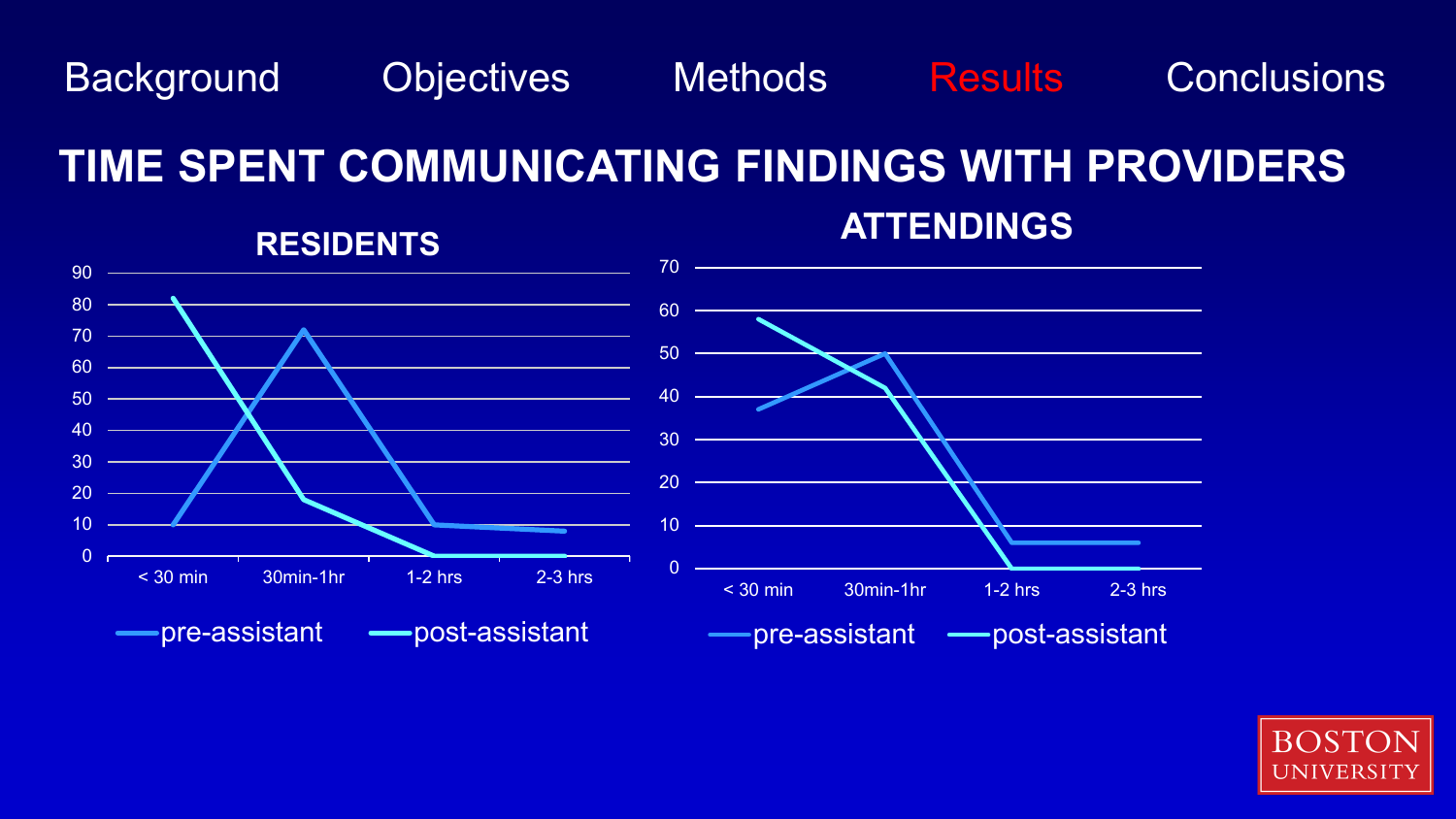## **TIME SPENT PERFORMING CLERICAL TASKS**



### **ATTENDINGS**